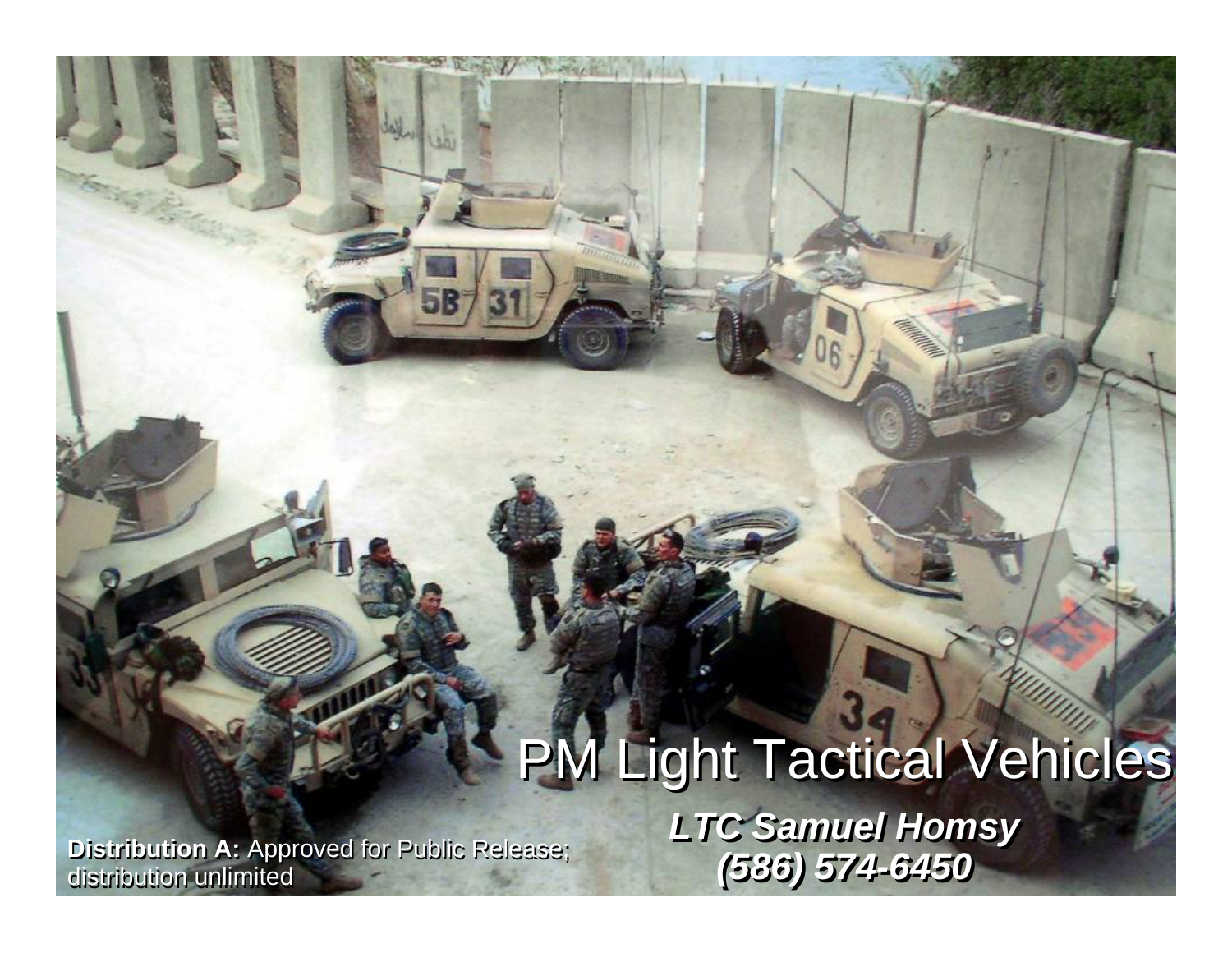

### **Light Tactical Vehicles**



- ◆ M966 Tow Carrier
- ◆ M996 2-Litter Ambulance
- ◆ M997 4-Litter Ambulance
- ◆ M998 Cargo/Troop Carrier
- ◆ M1025 Armament Carrier
- ◆ M1026 Armament Carrier w/winch
- ◆ M1035 2-Litter Ambulance
- ◆ M1036 Tow Carrier, Armored
- ◆ M1037 Shelter Carrier
- ◆ M1038 Cargo/Troop Carrier w/winch
- ◆ M1042 Shelter Carrier w/winch
- ◆ M1097 Heavy HMMWV
- ◆ HMMWV A1, A2 Series
- ◆ M1113 Expanded Capacity Vehicle (ECV)
- **M1114 - Up-Armored HMMWV**
- ◆ M1151 Enhanced Armament Carrier
- ◆ M1152 Enhanced Troop/Cargo/Shelter Carrier
- **★ M1165 Enhanced Command & Control Carrier**
- **M1151A1 - Enhanced Armament Carrier (Armor)**
- ◆ M1152A1 Enhanced Troop/Cargo/Shelter Carrier (Armor)
- **M1165A1 - Enhanced Command & Control Carrier (Armor)**
- ◆ XM1167 Enhanced TOW Carrier (Armor)
- ◆ M1101/M1102 Light Tactical Trailer (LTT)
- ◆ M116A3 3/4 Ton Chassis Trailer
- ◆ HMMWV Add-on-Armor Kits (APK)
- ◆ HMMWV Recapitalization Program (M1097R1, M1025R1)
- ◆ USMC HMMWV Procurement (inc. M1043, M1044, M1045, M1046, M1123)
- ◆ USAF HMMWV Procurement (inc. M1116, M1145)





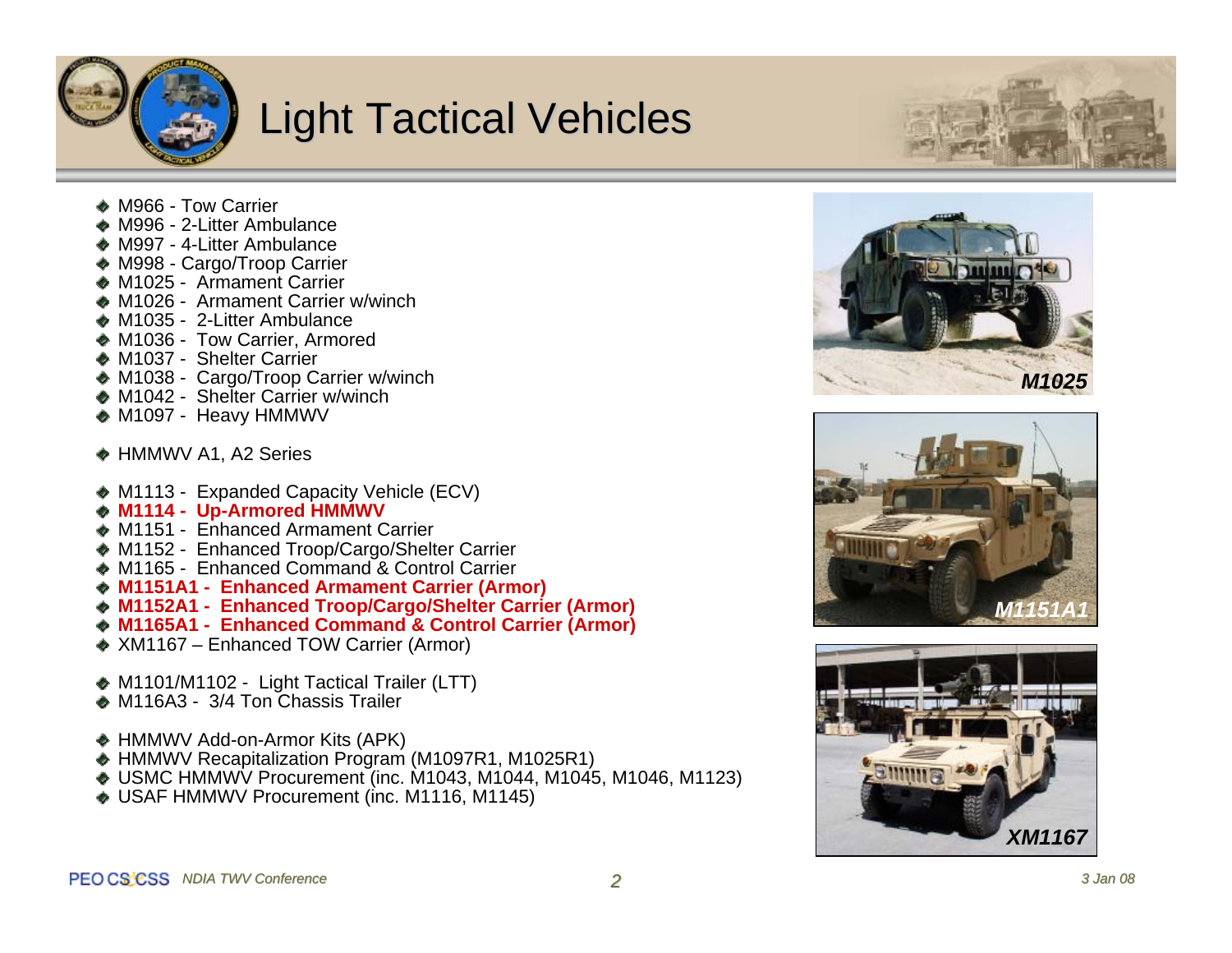

## **Critical GWOT Impact:**



*MRAP*

*Attacking*

*Resources*

 $\Omega$ 

#### **O** LTV

- Additional maintenance and training imposed by hostile environment.
	- *Severely overloaded vehicles via armor, ECM, C4ISR, sensors, Soldier gear*
	- *Frag Kit #6*
	- *Completed Objective Frag Kit 5 installation*
	- *Effect OGPK installation*
	- *Load Range E tire/wheel*
	- *A/C maintenance (procedures)*
	- *CASEVAC requirement*
	- *On-board vehicle power demands → OBVP Kits available on demand*

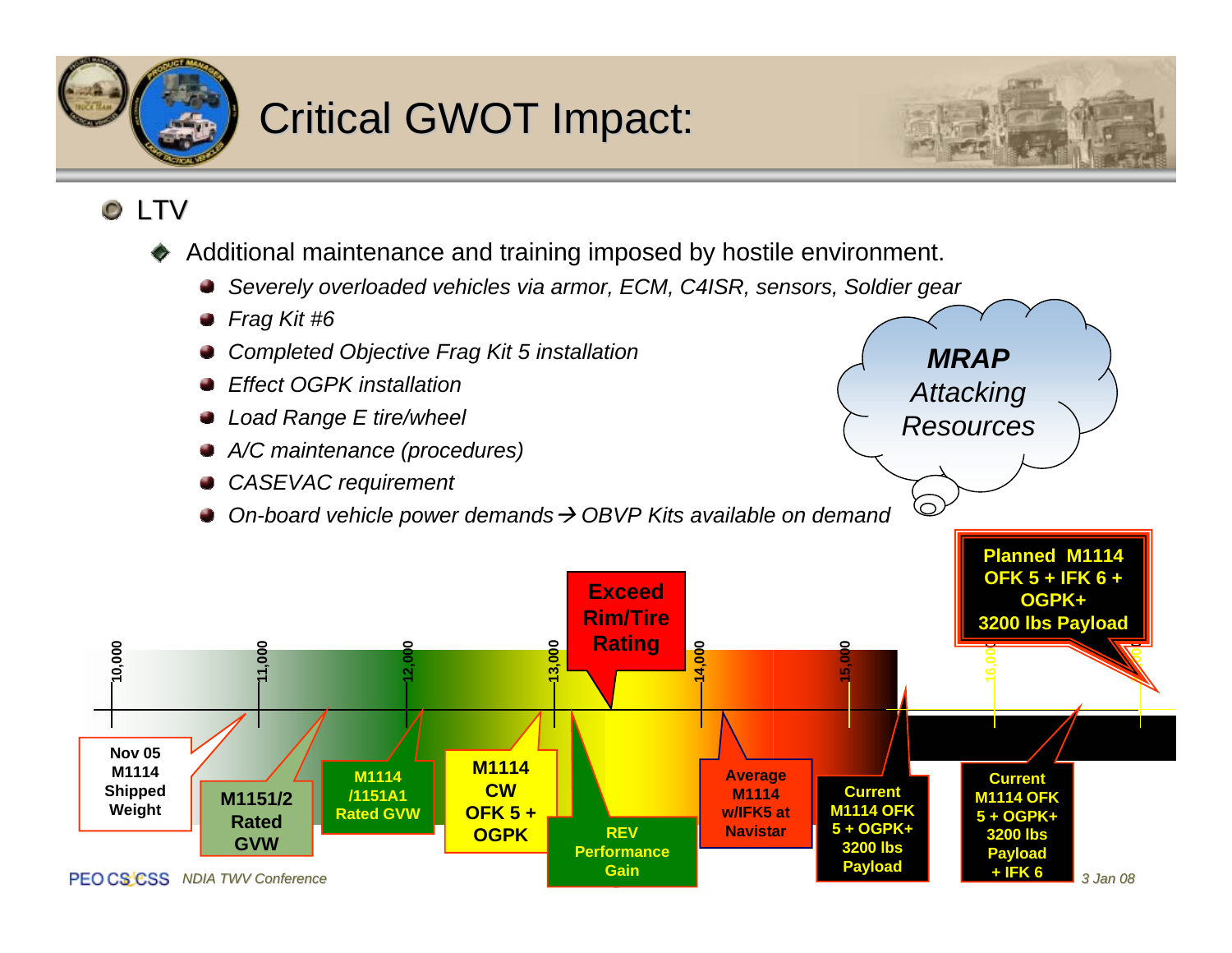



- Execute Frag Kit 6 (FK6)  $\mathbf{\circ}$
- Field FK5, Objective Gunner's Protective Kit (OGPK)-equipped M1151A1s to training base
- Expanded Capacity Vehicle 2 (ECV2) HMMWV test and acquisition
- Execute FCS Spin-Out 1 (FCS SO1) Efforts
- Continue platform support for the Soldier

#### *Priority: GWOT, Modularity, & Fleet Sustainment Priority: GWOT, Modularity, & Fleet Sustainment*